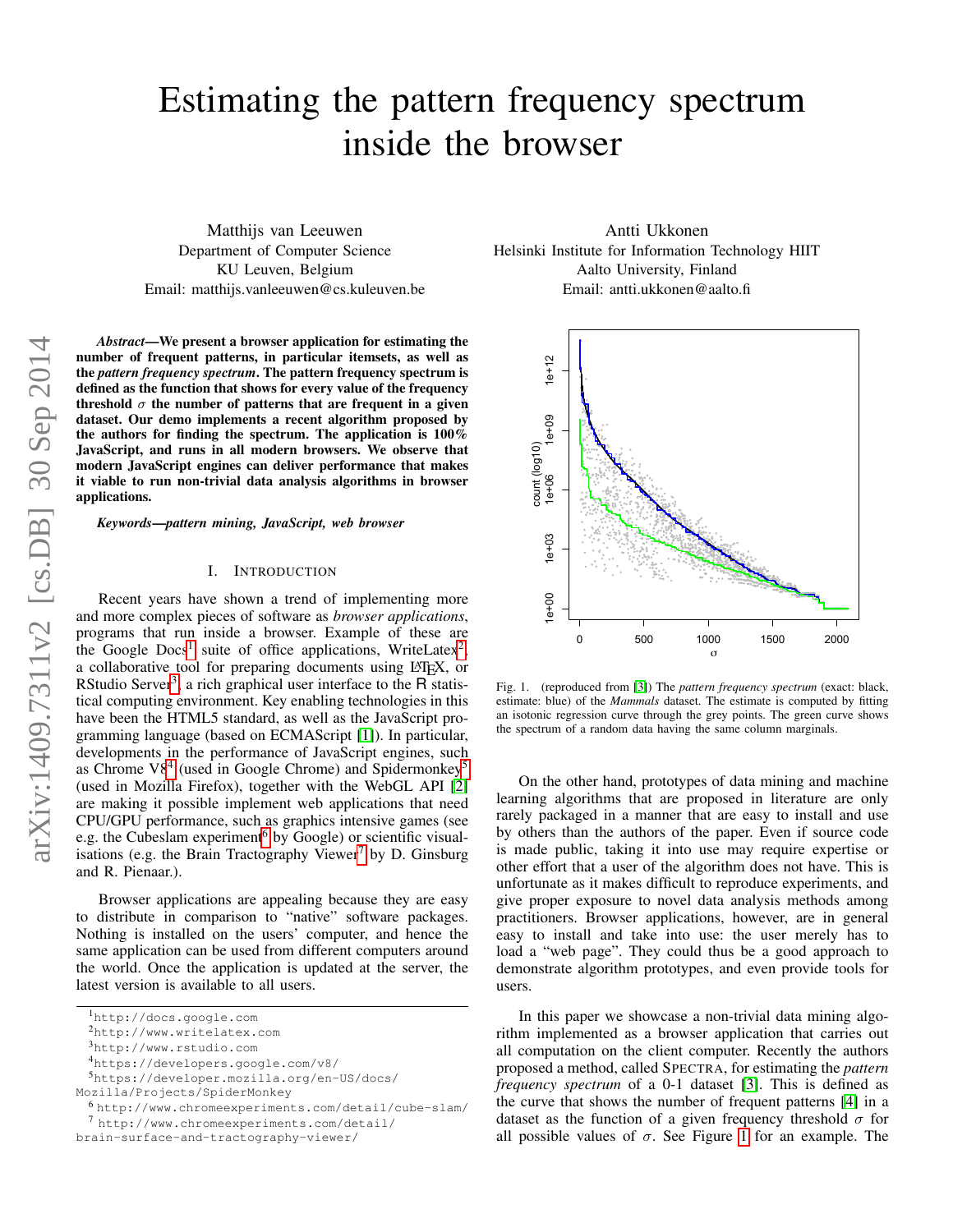same problem has also been considered by others, but using a different technique [\[5\]](#page-3-4), [\[6\]](#page-3-5).

The spectrum can be used to determine an appropriate value of  $\sigma$  when mining patterns. From Fig. [1](#page-0-7) we can observe, for example, that the number of patterns for  $\sigma = 1000$  is in the order of one thousand, but decreasing  $\sigma$  to 500 causes the number of patterns increase by three orders of magnitude to one million. However, the spectrum also serves as an interesting summary statistic of the database. For instance, by comparing the spectra of two datasets we can assess to what extent the datasets differ in terms of the joint distribution of the attributes. In Fig. [1](#page-0-7) we have also computed the spectrum of a random dataset that has the same column marginals as the original dataset. The resulting spectrum, shown in green, is clearly different from the black/blue curves, indicating that the original dataset has structure not explained merely by the column marginals.

To compute the exact pattern frequency spectrum, one must enumerate (or at least count) all patterns that are frequent for  $\sigma = 1$ , and output their respective frequencies. For many datasets this is either very slow, or even impossible due to the explosion in the number of frequent patterns for small frequency thresholds. The problem of counting frequent patterns is in fact #P-complete [\[7\]](#page-3-6). The SPECTRA algorithm [\[3\]](#page-3-2) is a fast method for computing good estimates of the pattern frequency spectrum. It is based on a modification to Knuth's algorithm for estimating sizes of search trees [\[8\]](#page-3-7), as well as isotonic regression [\[9\]](#page-3-8).

The purpose of this paper is thus twofold. On the one hand we want to *showcase the* SPECTRA *algorithm* inside a browser application, and provide the community with an easily accessible tool for estimating frequent pattern counts. On the other hand, we want to argue that *modern JavaScript engines embedded in contemporary web browsers can be a viable platform for running non-trivial data mining and machine learning algorithms* that often have high performance requirements. The application can be viewed at

#### http://anttiukkonen.com/spectra

and is best run in recent versions of Chrome or Safari, although all reasonably modern browsers should be supported.

## II. THE SPECTRA ALGORITHM

In this section we give a brief explanation of the SPECTRA algorithm. Please see [\[3\]](#page-3-2) for a full description as well as experimental results.

Knuth's algorithm [\[8\]](#page-3-7) for estimating the size of a combinatorial search tree is based on the idea of sampling random paths from the root of the tree to a leaf. Let  $\mathbf{d} = (d_0, \dots, d_{h-1})$ denote the sequence of branching factors observed along a path from the root (on level  $0$ ) to a leaf (on level  $h$ ). The estimate produced by d, which we call the *path estimate*, is defined as

<span id="page-1-0"></span>
$$
\hat{e}(\mathbf{d}) = 1 + \sum_{i=1}^{h} \prod_{i=0}^{i-1} d_i.
$$
 (1)

Observe that if the tree were perfectly regular, meaning that all nodes that belong to the same level of the tree had the same branching factor,  $\hat{e}(\mathbf{d})$  would be equal to the size of the tree for any path. Since search trees are rarely regular in practice, Knuth's algorithm *samples a number of different paths*, and uses the average of the  $\hat{e}(\mathbf{d})$  values as an estimate of the size of the tree. It can be shown that this is an unbiased estimate of the tree size, but the estimator has a high variance [\[8\]](#page-3-7).

To use this method for estimating the number of frequent patterns, in particular itemsets, we must consider that the patterns do not form a tree, but a *subset lattice*. The set of patterns that are frequent for a given threshold  $\sigma$ , are located in this lattice in the region between ∅ and the *positive border* [\[7\]](#page-3-6), defined as the set of all *maximal* patterns. A pattern is maximal if it cannot be made more specific without causing its frequency to drop below  $\sigma$ .

We estimate the number of frequent patterns for a given  $\sigma$  by sampling a number of paths from the root of the lattice up to (and including) the positive border, compute the path estimates, and take the average of these. In case of itemsets, sampling a path corresponds to constructing an itemset stepby-step by adding one new item at every level of the lattice. At every step the branching factor is given by the number of extensions to the current pattern that are still frequent. The item to be added is sampled uniformly at random from the set of possible extensions.

However, we need a small modification to Eq. [1.](#page-1-0) We must take into account that a given node of the lattice can be reached via multiple paths, while in a tree the paths are unique. As discussed in [\[3\]](#page-3-2), it is sufficient to replace Eq. [1](#page-1-0) with the following:

<span id="page-1-1"></span>
$$
e(\mathbf{d}) = 1 + \sum_{i=1}^{h} \frac{1}{i!} \prod_{i=0}^{i-1} d_i,
$$
 (2)

where we have included the normalisation term  $1/i!$  to account for the  $i!$  possible paths that can reach every node on the  $i$ :th level.

This way we can estimate the number of frequent patterns for *one* frequency threshold  $\sigma$ . Computing the pattern frequency spectrum requires us to estimate the number of patterns for *all* meaningful values of  $\sigma$ . A simple approach would be to compute the estimates for a number of fixed values of  $\sigma$ , and use this as a coarse representation of the frequency spectrum. However, turns out that we can make more efficient use of the paths by a procedure where we use a *different*  $\sigma$  for each sampled path, and obtain a more accurate estimate. Each  $\sigma$  is drawn uniformly at random from a specified interval. We obtain thus a set of N points  $P =$  $\{(\sigma_1, \hat{e}_1),(\sigma_2, \hat{e}_2),\ldots,(\sigma_N, \hat{e}_N)\}\$ , where  $\sigma_k$  is the threshold for path  $k$ , and  $\hat{e}_k$  the corresponding path estimate computed with Eq. [2.](#page-1-1) Then, rather than taking the average of the path estimates, we fit an *isotonic regression* [\[9\]](#page-3-8) curve through the points in  $P$ . This is a least squares fit to  $P$  subject to the constraint that the resulting curve must be decreasing. The number of patterns can only decrease as  $\sigma$  grows, hence we must constrain the estimator in the same way. In Figure [1](#page-0-7) the set  $P$  is shown by the gray points, and the corresponding isotonic least squares fit is shown in blue together with the exact frequency spectrum (black).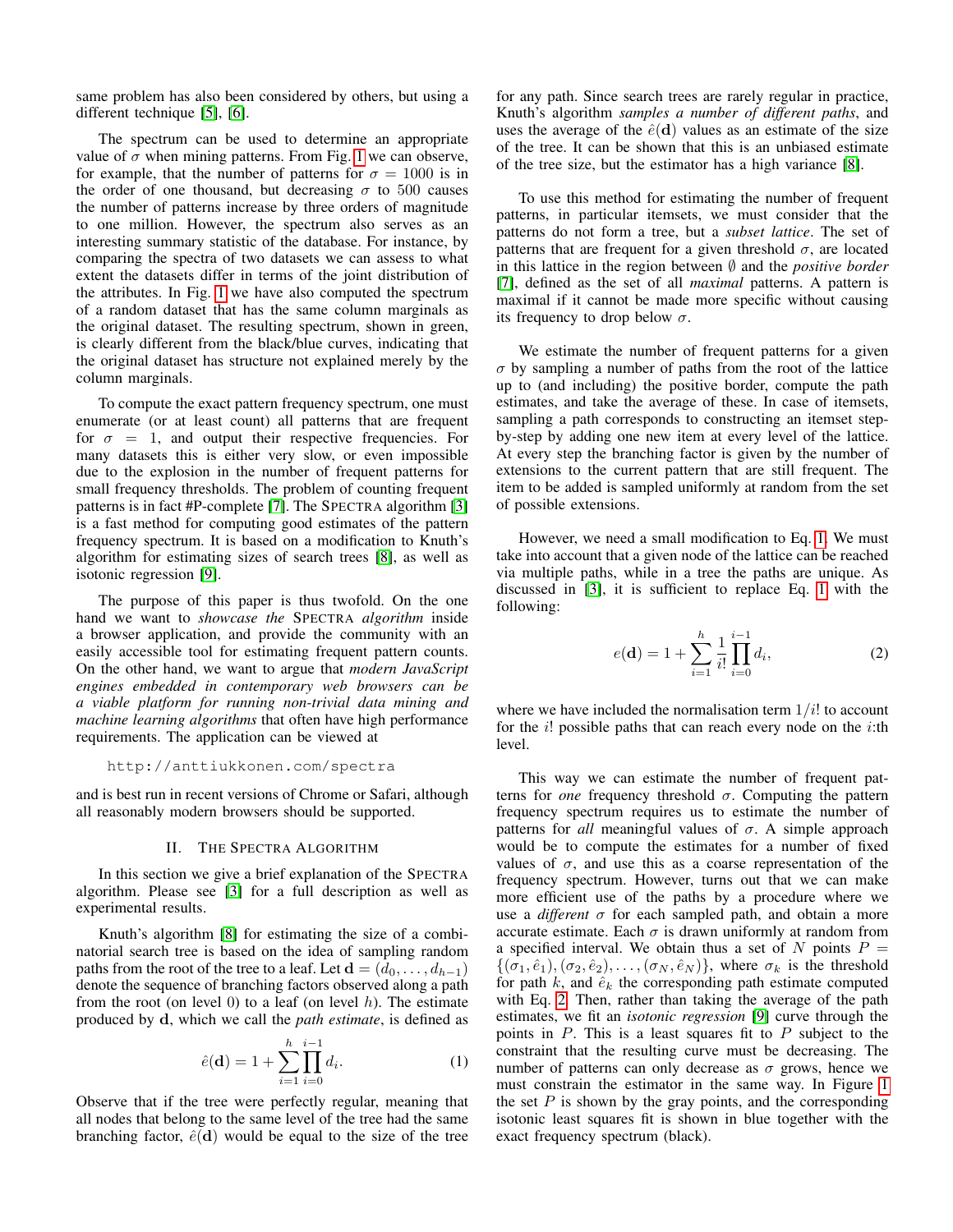TABLE I. RUNNING TIMES ON DIFFERENT BROWSERS (IN SEC)

<span id="page-2-0"></span>

| dataset   | rows   | attrs. | Chrome | Firefox | Safari |
|-----------|--------|--------|--------|---------|--------|
| Accidents | 340183 | 468    | 444    | 625     | 706    |
| Adult     | 48842  | 97     | 23     | 25      | 15     |
| Chess     | 3196   | 75     | 3.4    | 6.6     | 2.5    |
| Connect   | 67557  | 129    | 135    | 202     | 235    |
| Letrecog  | 20000  | 102    | 13     | 12.     | 6.3    |
| Mammals   | 2183   | 121    | 1.2    | 1.9     | 0.9    |
| Mushroom  | 8124   | 119    | 4.6    | 6.7     | 3.5    |
| Pumsbstar | 49046  | 2088   | 117    | 145     | 83     |
| Waveform  | 5000   | 101    | 2.2    | 3.2     | 1.5    |

# III. IMPLEMENTATION

The application consists of a 100% JavaScript implementation of the SPECTRA algorithm. Nothing is being sent to a server, all processing is carried out locally at the client. We have tried to make the implementation as efficient as possible. In particular, we have followed programming guidelines that would result in good performance on the V8 JavaScript engine (Google Chrome) [\[10\]](#page-3-9).

The algorithm spends most of the time computing the branching factor at every step. This involves finding all extensions of the current pattern that are still frequent (given  $\sigma$ ). For maximum performance, the implementation uses a vertical data representation, where every attribute is a bit vector. Our implementation maintains a list of row identifiers that support the current pattern, and intersects this with the column vectors of all possible extensions. Counting the support is done by scanning the resulting bit vectors and using a lookup table to quickly find the number of bits set to one in every 16 bit segment. Using bit vectors may become a bottleneck for very large and sparse datasets that have a large number of transactions and attributes. However, in our initial tests, we found bit vectors to usually outperform a variant that computes intersections of sorted lists of integers.

To find the isotonic regression curve, we implemented the Pool Adjacent Violators (PAVA) algorithm [\[11\]](#page-3-10). This algorithm is straightforward to implement, and is in practice very fast. In comparison to sampling the paths running PAVA is negligible.

## IV. PERFORMANCE EVALUATION

We studied the performance of the SPECTRA implementation on different JavaScript engines by running it in a number of popular browsers. We consider OSX versions of Chrome 35.0 (V8), Firefox 30.0 (SpiderMonkey), and Safari 6.1.4 (Webkit) on a 1.8GHz Intel i5 CPU. We used publicly available datasets with their properties shown in Table [I.](#page-2-0) In every case we used the algorithm to estimate the frequency spectrum by using 5000 random paths, with every  $\sigma$  drawn uniformly at random from the interval  $[1, 1000]$ . We note that for practical applications a smaller number of samples can be sufficient. Also, this only estimates the frequency spectrum in for relatively "small" values of  $\sigma$ . For larger  $\sigma$  even exact counting (not implemented in our demo) can be a viable option and hence estimation should in practice focus on the [1, 1000] range of the pattern frequency spectrum.

Table [I](#page-2-0) shows the running times (in seconds) for all combinations of dataset and browser. There are substantial differences between the different JavaScript engines, with Webkit (Safari) having the best performance except for the larger datasets (Accidents, Connect). For the smaller datasets Safari is about twice as fast as Firefox, while the V8 engine of Chrome overtakes the others by a clear margin with Accidents and Connect.

We do not want to speculate why the engines behave the way we observe in Table [I.](#page-2-0) All engines are just-in-time compilers, and e.g. the heuristics for deciding which functions and when to compile may differ. Also, this simple benchmark is not to be taken as a representative study of JavaScript engine performance. It merely illustrates their effect on the running time of SPECTRA.

The running times of all engines, however, compare favourably to the unoptimized C++ implementation of SPEC-TRA used in [\[3\]](#page-3-2) by being often in fact faster. For example, using the JavaScript implementation to estimate the number of patterns at  $\sigma = 7500$  in Pumsbstar with 1000 paths takes about 15 seconds with Firefox (8.5 with Safari) while the C++ implementation required 320 seconds (Table 1 in [\[3\]](#page-3-2)). Similar speedups are observed with other datasets. We believe this to be due to the horizontal data representation, as well as other design choices that were not motivated by performance used in the C++ implementation.

# V. THE APPLICATION

The application contains the following basic functionalities:

- 1) Loading a user-supplied dataset in FIMI format<sup>[8](#page-2-1)</sup>.
- 2) A list of benchmark datasets for which pre-computed exact frequency spectra are provided, so that the estimates can be compared against these.
- 3) Computing the pattern frequency spectrum in a given frequency threshold interval using a given number of samples.
- 4) Computing the pattern frequency spectrum of a random dataset having the same column marginals as the loaded dataset.
- 5) A visualisation of the resulting pattern frequency spectra.

Figure [2](#page-3-11) shows a screenshot of the application. On the left is a panel where the user can select a predefined dataset from a drop-down menu, load a dataset in FIMI format from the local filesystem, and modify different parameters of the algorithm. Once a dataset has been loaded, the parameters are automatically assigned default values. These can be freely modified before starting the algorithm. Once the algorithm finishes running, the visualisation on the right displays both the frequency spectrum estimated from the currently loaded dataset, as well as an estimate of the frequency spectrum for a dataset that has the same column marginals, but is otherwise random. If one of the predefined datasets was used, the visualisation also shows the exact precomputed pattern frequency spectrum that is loaded from the server together with the data.

<span id="page-2-1"></span><sup>&</sup>lt;sup>8</sup>This is the same format used by almost all public itemset mining tools. The input is a simple text file with one transaction on each row, where every transaction is a space-separated list of integers from the range  $[1, m]$ .